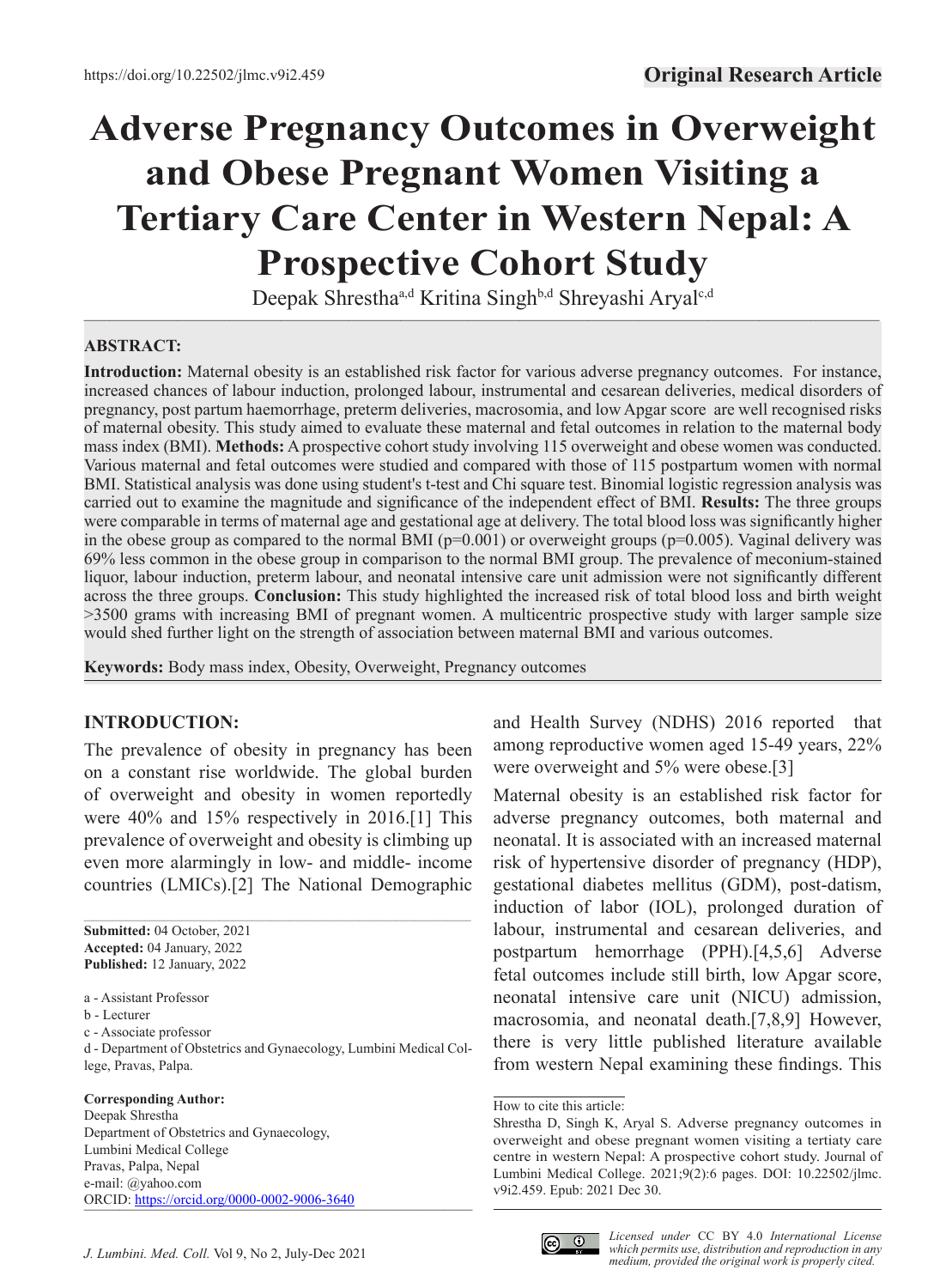study aimed to evaluate the increasing prevalence of obesity in our region and compare its adverse impacts on pregnancy outcomes in women with normal body mass index (BMI) with overweight/ obese women.

#### **METHODS:**

This was a prospective cohort study conducted in the department of Obstetrics and Gynecology, Lumbini Medical College and Teaching Hospital (LMCTH) for a period of three months from 15th May 2021 to 16th August 2021.

#### **Inclusion and exclusion criteria:**

All singleton pregnancies with/without booking visit in our hospital, with documented weight taken pre-pregnancy or in the first trimester <14 weeks and delivering at our facility after 28 weeks were included in the study. Those with multiple pregnancies, mal-presentations, still births or major congenital anomalies were excluded.

#### **Sample size calculation:**

The sample size was calculated using the following formula:

n = [ $Z_{1-a/2}$   $\sqrt{(r+1)*p(1-p)}$  +  $Z_{1-p}$   $\sqrt{(rp1(1-p))}$ p1)+p2(1-p2)}]2 / r(p2-p1)2

and n (exposure) >n/4[1+ $\sqrt{(1+2(r+1)/nr|p^2-p^2]}$ ]2 where,

α=0.05, β=0.2,

r=sample size ratio (non exposure to exposure),

p1=prevalence of outcome in non-exposure group,

 $p2=p1*OR/[1+p1(OR-1)]$ , and

 $p=(p1+rp2)/(1+r)$ .

Taking  $OR=2.2$  and  $p=38.6\%$ , from the study of Ojha N,[10]

the minimum sample size calculated in each group was 113.

#### **Data collection:**

The weight of the women was documented at their first antenatal visit to the hospital. For those without booking visit before 14 weeks in our center, the weight was recorded from the antenatal care (ANC) card of the nearby government health facility (health post, primary health care center or district hospital) where they had their first antenatal visit. It has been shown that the maternal weight does not increase much in the first trimester and hence the baseline body mass index during pregnancy can be calculated accurately up to 18-20 weeks gestation. [12] So, in this study BMI up to 14 weeks was taken. In case of undocumented weight, self-reported prepregnancy weight was taken to calculate BMI.

On their first visit to this center, the height was measured in the standard fashion in our out-patient department (OPD). The participants were categorized based on their BMI (calculated as weight in kilograms divided by square of height in meters) into exposure (study) and non-exposure (reference) groups. Based on BMI, participants were categorized according to WHO into three groups: normal  $(18.5-24.9 \text{ kg/m}^2)$ , overweight  $(25.0\n-29.9 \text{ kg/m}^2)$  and obese  $(>30 \text{ kg/m}^2)$ m2 ).[11] Women delivering immediately before or after the index case with normal BMI and matched to age  $(+ 5 \text{ years})$  and gestational age  $(+ 2 \text{ weeks})$ were included for the reference group.

The information on maternal characteristics as age, residence, ethnicity, parity, and gestational age at delivery were obtained from case sheet. Maternal complications like HDP, GDM, hypothyroidism, meconium stained liquor (MSL), and shoulder dystocia were recorded. The obstetrical parameters as IOL, mode of delivery, and total blood loss were noted. Visual estimation method was used for the evaluation of the amount of total blood loss. The neonatal outcomes of interest were birth weight, preterm delivery, APGAR scores at 1 and 5 minutes, and NICU admission. Obstetrical and neonatal outcomes were then evaluated taking the normal BMI group as reference.

A low APGAR score was defined as a score less than seven at 5 minute after birth. Stillbirth was defined as intrauterine death occurring after 22 completed weeks of gestation. Birth weight was measured and recorded at birth by the attending nurse or pediatrician using a calibrated digital weighing machine.

All the data were collected by one of the investigators and recorded in a preformed proforma.

The data thus collected were entered in Statistical Package for Social Sciences (SPSS) software version 16. The frequencies with percentages of the various outcomes of pregnancy were calculated within the maternal BMI groups. Quantitative data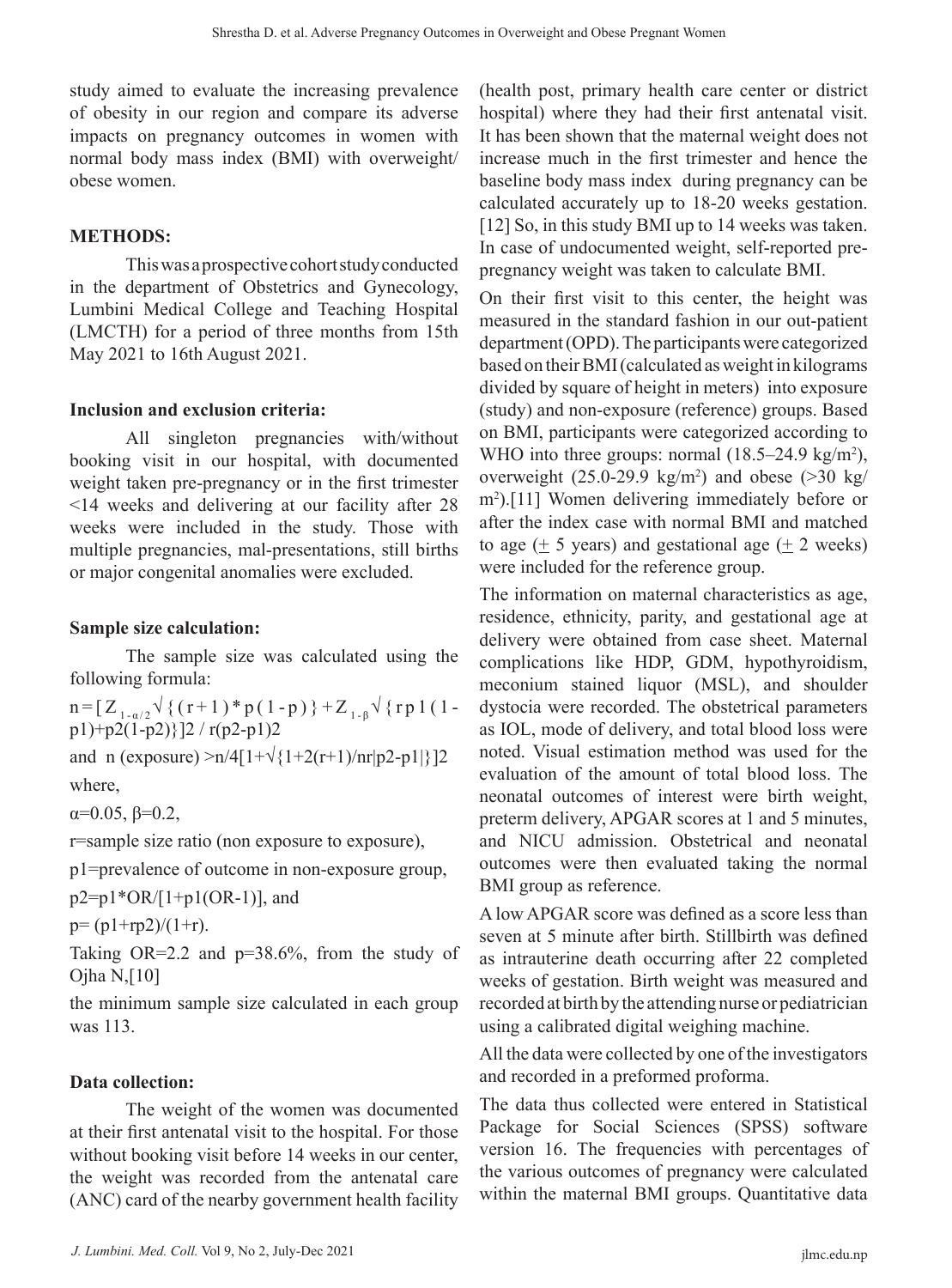| Characteristics            |                | Normal BMI $(n=115)$ | Overweight $(n=99)$ |                   | p-value * |
|----------------------------|----------------|----------------------|---------------------|-------------------|-----------|
| Maternal age (years)       |                | $26.69 \pm 5.82$     | $26.78 + 5.86$      | $28.31 \pm 5.82$  | 0.575     |
| Height (cm)                |                | $150.40 \pm 3.12$    | $150.02 \pm 2.84$   | $150.25 \pm 3.87$ | 0.664     |
| Weight (kg)                |                | $52.89 + 3.70$       | $59.93 \pm 3.76$    | $75.44 \pm 10.61$ | < 0.001   |
| BMI $(kg/m2)$              |                | $23.32 \pm 1.15$     | $26.61 \pm 1.18$    | $33.54 + 3.66$    |           |
| Parity                     | Primipara      | 53 (46.09%)          | 45 (45.45%)         | 5(31.25%)         |           |
|                            | Multipara      | 62 (53.91%)          | 54 (54.54%)         | 11 $(68.75%)$     |           |
| Ethnicity                  | <b>Brahmin</b> | 30 $(26.01\%)$       | 28 (28.28)          | 3(18.75%)         |           |
|                            | Chhetri        | $12(10.43\%)$        | 8(8.08)             | 4(25%)            |           |
|                            | Janajati       | 32 (27.83%)          | 27 (27.27%)         | 5(31.25%)         |           |
|                            | Dalit          | $41(35.65\%)$        | 36 (36.36%)         | 4(25%)            |           |
| Gestational age (weeks)    |                | $39.15 \pm 2.46$     | $39.27 \pm 2.12$    | 38.08 ± 2.91      | 0.170     |
| Hospital stay (days)       |                | $2.46 \pm 1.27$      | $2.51 \pm 1.17$     | $3.06 \pm 1.53$   | 0.194     |
| Total blood loss (ml)      |                | 149.78 + 91.90       | 159.24+95.68        | 248.13 + 200.31   | 0.002     |
| Birth weight (grams)       |                | 2929.80 + 524.04     | 2964.16+444.21      | 3150.00+697.47    | 0.884     |
| Pre-term labour            |                | $8(7.96\%)$          | $7(7.07\%)$         | 3(18.75)          |           |
| NICU admission             |                | 14(12.17%)           | $10(10.10\%)$       | 1(6.25)           |           |
| Low Apgar at 1 min         |                | 14 (12.17%)          | $10(10.10\%)$       | 1(6.25)           |           |
| Birth weight $>3500$ grams |                | $12(10.43\%)$        | $9(9.09\%)$         | $2(12.50\%)$      |           |

*Table 1: Socio-demographic and clinical characteristics of the normal BMI, overweight and obese groups*

were presented in means with standard deviation. Qualitative data were expressed in frequency and percentages. Statistical analysis was done using student's t-test, ANOVA and Chi square test. Binomial logistic regression analysis was carried out to examine the magnitude and significance of the independent effect of BMI. Risks are presented as crude odds ratios (ORs) with 95% confidence intervals (CI). A p value  $\leq 0.05$  was taken for statistical significance.

Ethical approval: The ethical clearance for the study was taken from the Institutional Review Committee of the institute prior to commencement of data collection (IRC-LMC 02-G/020). Informed consents were taken from all the participants after explaining the study objectives and procedure. Confidentiality of the participants were maintained.

#### **RESULTS:**

During the study period, there were 345 mothers who delivered in the facility. A total of 115 overweight and obese mothers were enrolled in the study and an equal number of normal BMI mothers. Therefore, the prevalence of overweight and obese women was 28.69% and 4.63% respectively in this study.

Table 1 compares the comparison of sociodemographic and clinical characteristics among the normal BMI, overweight and obese groups.

All the three groups were comparable in age  $(p=0.575)$  and height  $(0.664)$ . Statistical analysis showed that only weight and total blood loss were statistically significant across the three groups. On post hoc analysis, it was found that difference in mean weight was significant across all the three groups  $(p<0.001)$ . Whereas in total blood loss, the mean difference was statistically significant for obese group against normal BMI (p=0.001) or overweight groups (p=0.005) only. The difference in blood loss was not statistically significant between the normal BMI and overweight groups (p=0.785).

Table 2 shows that IOL and prevalence of MSL were less in overweight and obese women than the normal BMI group but they were not statistically significant. However, the occurrence of vaginal delivery in the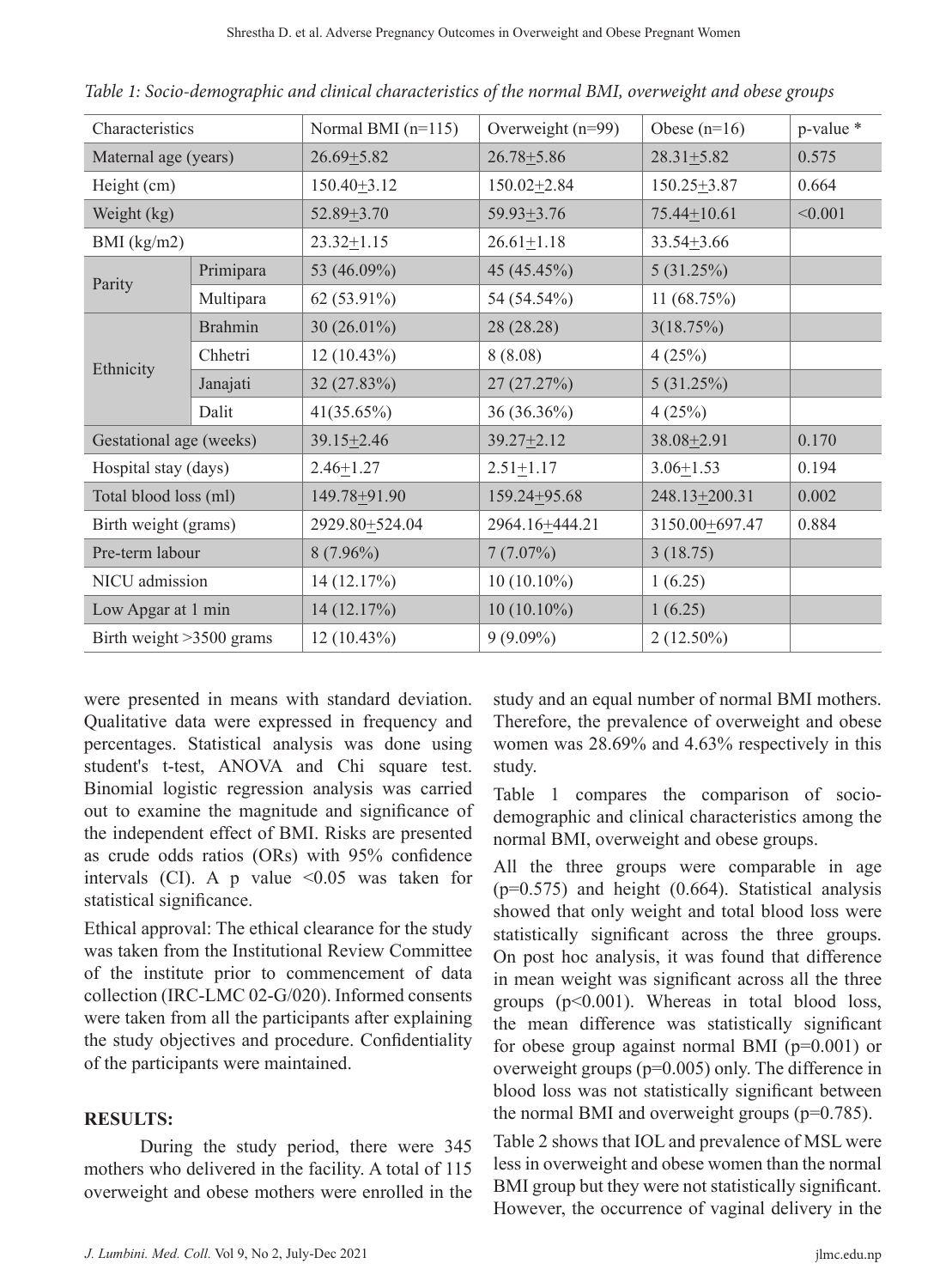| Maternal<br>BMI | Induction of labour |                       | Meconium stained liquor |                    | Mode of delivery     |                     |
|-----------------|---------------------|-----------------------|-------------------------|--------------------|----------------------|---------------------|
|                 | $n$ (%)             | OR (95% CI)           | $n(^{0}/_{0})$          | OR (95% CI)        | $n$ (%)<br>(vaginal) | <b>OR</b><br>95% CI |
| Normal          | 33<br>(28.70)       |                       | 15 (13.04)              |                    | 88 (76.52)           |                     |
| Overweight      | 24<br>(24.24)       | $0.80(0.43-$<br>1.47) | 8(8.08)                 | $1.71(0.70-4.21)$  | 71 (71.71)           | $0.78(0.42 - 1.44)$ |
| Obese           | 1(6.25)             | $0.17(0.02-1.3)$      | 1(6.25)                 | $2.25(0.28-18.30)$ | 8(50)                | $0.31(0.11-0.90)$   |

*Table 2: Comparison of obstetrical outcomes among study and reference groups*

obese group was 69% less than the reference group.

No cases of shoulder dystocia were encountered. However, there were four cases of HDP in obese group, and one each in normal BMI and overweight groups. Similarly, there was one case of hypothyroidism in normal BMI and overweight groups.

As seen in table 3, the chances of low APGAR score at 5 min., preterm labour, and NICU admission were not statistically significant across the groups. However, birth weight >3500 grams was 1.86 times more in the overweight group and 2.23 times more in the obese group than the normal BMI group.

#### **DISCUSSION:**

Maternal obesity is a growing epidemic and its adverse effects on the outcomes of pregnancy and delivery are widely studied, both nationally and globally. Therefore, this study aimed to report the impact of maternal obesity on pregnancy complications in this part of the country.

The present study showed that the likelihood of vaginal delivery in the obese group was 69% less as compared to the reference group, which was statistically significant. This is probably because most obese women are likely to undergo cesarean sections, either elective or emergency, due to

| Maternal<br><b>BMI</b> | Low Apgar at 5 min |                          | Preterm labour            |                         | Birth weight $>3500$<br>grams |                         | NICU admission |                         |
|------------------------|--------------------|--------------------------|---------------------------|-------------------------|-------------------------------|-------------------------|----------------|-------------------------|
|                        | $n$ (%)            | <b>OR</b>                | $n$ (%)                   | <b>OR</b>               | $n(^{0}/_{0})$                | <b>OR</b>               | $n \ (\%)$     | <b>OR</b>               |
|                        |                    | 95% CI                   |                           | 95% CI                  |                               | 95% CI                  |                | 95% CI                  |
| Normal                 | 14<br>(12.17)      | $\mathbf{1}$             | 8(6.96)                   | $\mathbf{1}$            | 4(3.48)                       | 1                       | 14<br>(12.17)  | $\mathbf{1}$            |
| Overwei-<br>ght        | 10<br>(10.10)      | 1.23<br>$(0.52 - 2.92)$  | 7(7.07)                   | 0.98<br>$(0.34 - 2.81)$ | 15<br>(15.15)                 | 1.86<br>$(1.35 - 3.13)$ | 10<br>(10.10)  | 0.81<br>$(0.34 - 1.92)$ |
| Obese                  | 1(6.25)            | 2.08<br>$(0.26 - 16.98)$ | $\overline{3}$<br>(18.75) | 0.32<br>$(0.08-1.38)$   | (43.75)                       | 2.23<br>$(1.25 - 6.06)$ | 1(6.25)        | 0.48<br>$(0.06 - 3.93)$ |

*Table 3: Comparison of neonatal outcomes among the study and reference groups*

various indications as failed inductions, nonprogress of labour, fetal macrosomia, cephalo-pelvic disproportion etc. Similar findings were reported by other studies too. [4,10]

Overweight and obese women are more likely to require elective termination of pregnancy for various medical and fetal complications as HDP, GDM, macrosomia etc.[12] These women undergo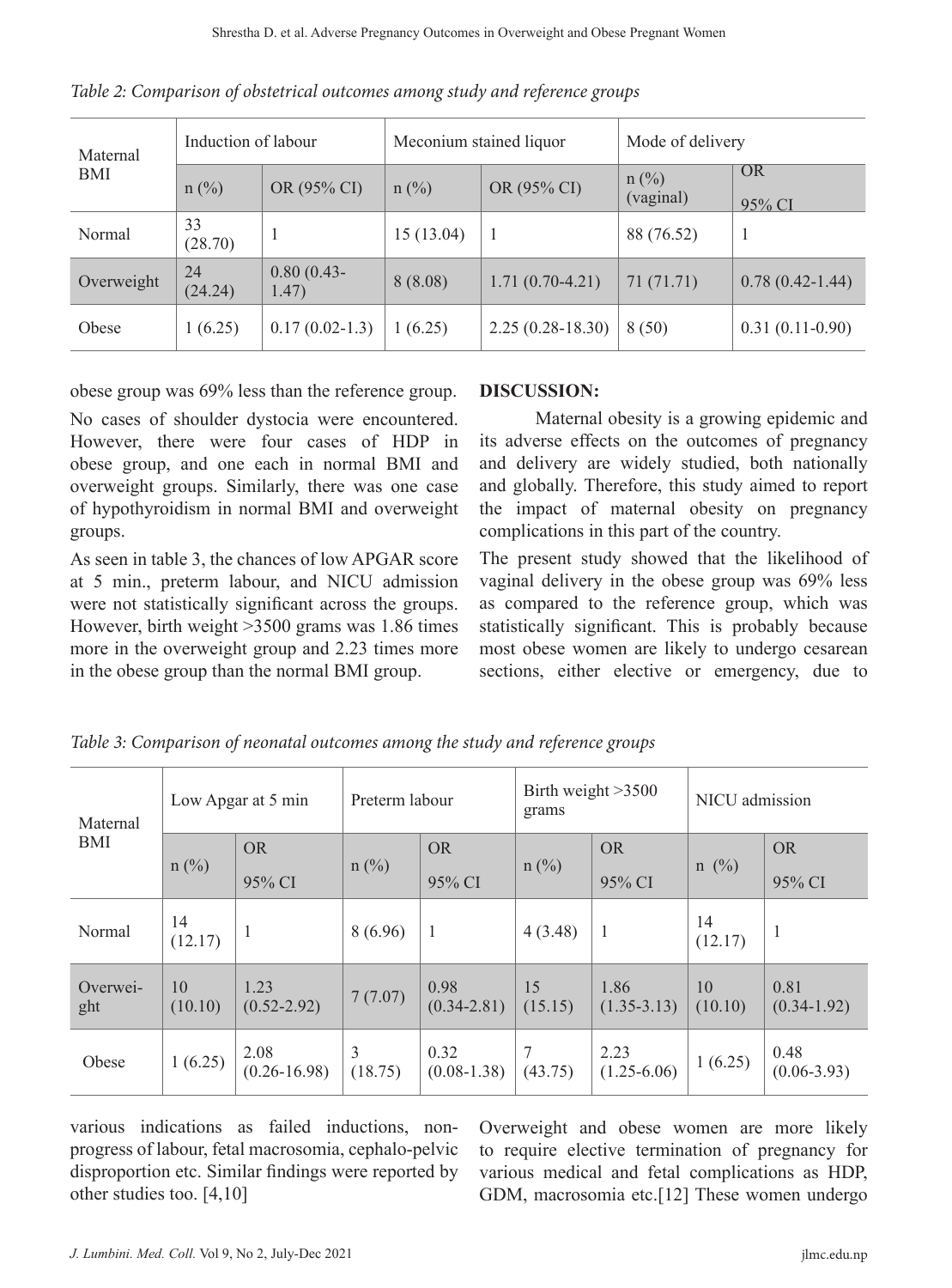induction of labour (IOL) more and the chances of cesarean deliveries also increase.[13] However, this study showed no statistically significant difference in IOL among the three groups. This might be attributed to our study's lower prevalence of medical and fetal complications and smaller sample size. Our findings were similar to those in the study by Ojha N.[10]

The occurrence of preterm labour was similar between normal BMI and overweight groups but it was relatively high in the obese group. However this difference was not statistically significant. The chances of pregnancies being complicated with meconium-stained liquor were also not significant in our study, which agrees with another study.[10]

The mean total blood loss was significantly higher in the obese group than the overweight or normal BMI group however, it was not significantly different between the overweight and normal BMI groups. This could be attributed to the higher rate of IOL, operative interventions and macrosomia encountered in the obese groups which are themselves independent risk factors for higher blood loss. These findings are congruent with other studies as well.[4,5,10].

The total hospital stay in our study was not significantly different across the three groups. However, a study by Ojha N reported that the total hospital stay was significantly higher in the overweight and obese groups.[10] In our center, most of the patients after cesarean are discharged on the third post-operative day with the instruction of wound dressing and suture removal to be done at nearby health facilities. Also, medical complications like HDP and GDM and delivery complications as PPH were less in our study which might have been responsible for longer hospital stay in other studies.

In this study, the mean birth weight of the babies increased with increasing BMI. However, the mean birth weights' difference were not significant statistically across the three groups. But the odds of having babies >3500 grams were almost 1.9 times higher in the overweight group and 2.2 times higher in the obese group in comparison to the normal BMI group. This finding was consistent with other published works too.[4,10]

The occurrence of low APGAR score at 5 min. was higher in the overweight and obese groups as compared to the reference group in our study but this

was not statistically significant. This might be due to a smaller sample size. Also, comparisons were made between individual groups instead of another study where both the overweight and obese categories were combined as a single group and compared with the normal BMI group instead of individual comparison.[10]

Our study found no significant difference in NICU admission among the normal BMI (12.17%), overweight (10.10%) and obese (6.25%) groups. These findings are following some other large studies too.[6,13] The study by Ojha N reported increased admission to NICU in overweight and obese groups. Increased risk of admission to neonatal care has also been found in other studies.[4,9] This difference could be due to the difference in criteria and indications for NICU admission in different centers.

In this study the prevalence of medical disorders in pregnancy was not much compared to other studies,[1,10] which have reported a higher prevalence of hypertensive disorders and GDM in overweight and obese mothers. This can probably be explained on the basis of geographical variation of prevalence of obesity and non-communicable diseases. People in this region are generally more physically active and have a healthier diet which might be the reasons for low prevalence of medical disorders.

There are some notable limitations of this study. The duration of labour was not examined as a possible complication of maternal obesity. The occurrence of third or fourth degree perineal tears and venous thrombosis were also not studied.

# **CONCLUSION:**

This study showed that increasing obesity in pregnant women impacts several maternal and fetal outcomes. The total blood loss was significantly higher in the obese group as was the birth weight of more than 3500 grams. Vaginal delivery was less common in the obese group. The occurrence of meconium stained liquor, induction of labour, preterm labour, low APGAR score and NICU admission were comparable across the three groups. A multicentric prospective study with larger sample size would shed further light on the strength of association between maternal BMI and various outcomes.